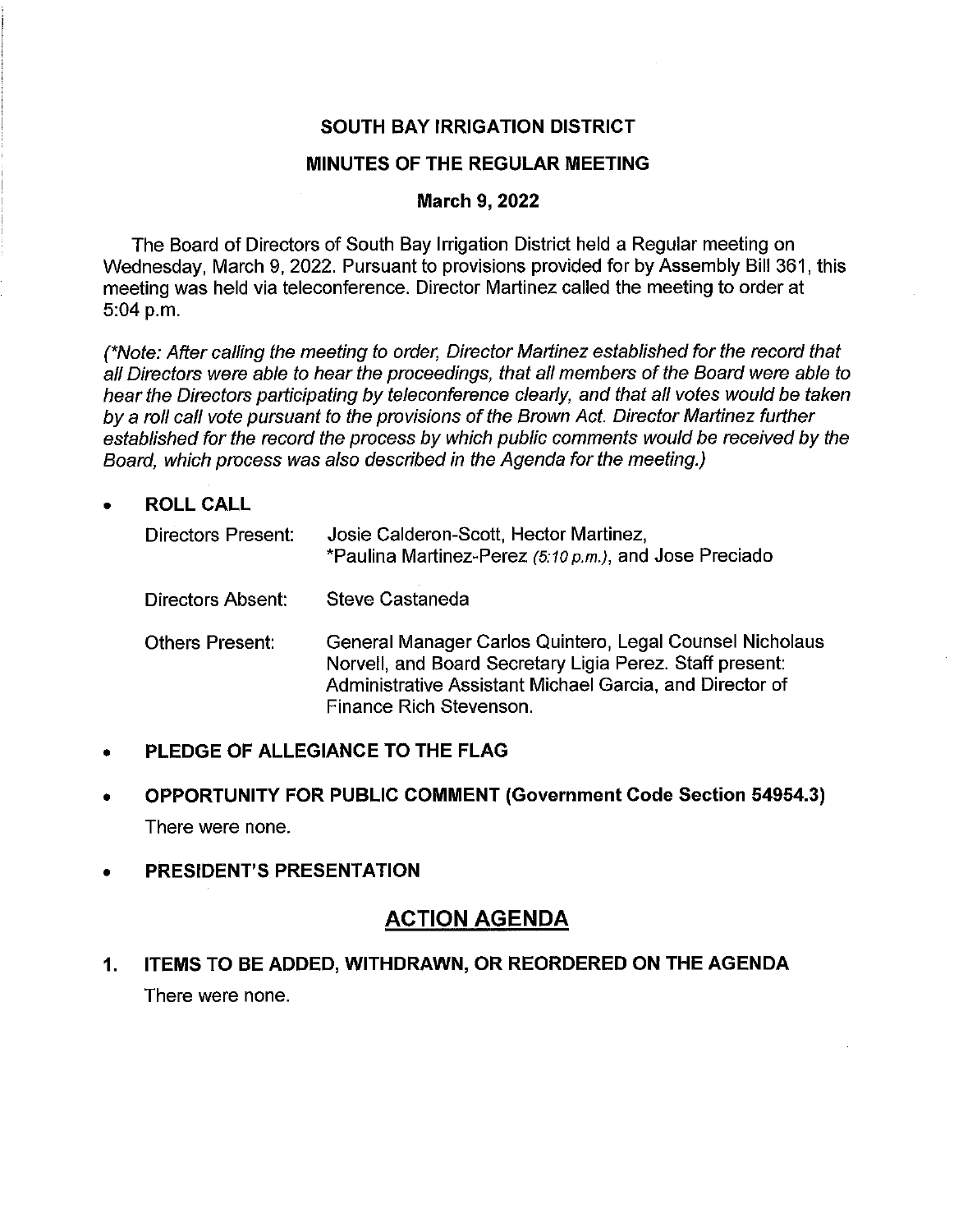## **2. PUBLIC HEARING**

Opportunity for members of the public to address the Board and for the Board to provide direction concerning the District's Redistricting Plan pursuant to California Water Code section 21605 and California Elections Code Section 22000.

Director Martinez announced that the Board of Directors of South Bay Irrigation District is conducting a public hearing to receive public comments concerning the "District's Redistricting Plan pursuant to California Water Code section 21605 and California Elections Code Section 22000"

#### **(Note: President Martinez-Perez entered the meeting at 5:11 p.m.)**

At 5:12 p.m., Director Martinez opened the Public Hearing. Legal Counsel Norvell provided a short overview of the Redistricting Plan.

Director Martinez provided an opportunity for comments by the members of the Board. He then provided an opportunity for public comments and stated that each speaker has three minutes to speak. There were no public comments.

At 5:13 p.m., Director Martinez closed the Public Hearing.

## **3. RESOLUTION 648 ADJUSTING THE BOUNDARIES OF THE DISTRICT'S BOARD OF DIRECTOR DIVISIONS**

**Upon a motion by Director Calderon-Scott, seconded by Director Preciado,** that the Board adopt the following resolution:

# **RESOLUTION NO. 648**

## **RESOLUTION OF THE BOARD OF DIRECTORS OF SOUTH BAY /RR/GA TION DISTRICT ADJUSTING THE BOUNDARIES OF THE DISTRICT'S BOARD OF DIRECTOR DIVISIONS**

was passed and adopted by the following vote to wit:

Ayes: Directors Calderon-Scott, Martinez, Martinez-Perez, and Preciado Noes: None Absent: Director Castaneda Abstain: None

### **4. APPROVAL OF MINUTES - Regular Meeting of February 9, 2022**

**Director Martinez made a motion, seconded by Director Calderon-Scott,** that the Board approve the minutes of the February 9, 2022 Regular meeting. **The motion carried unanimously, with Director Castaneda absent.**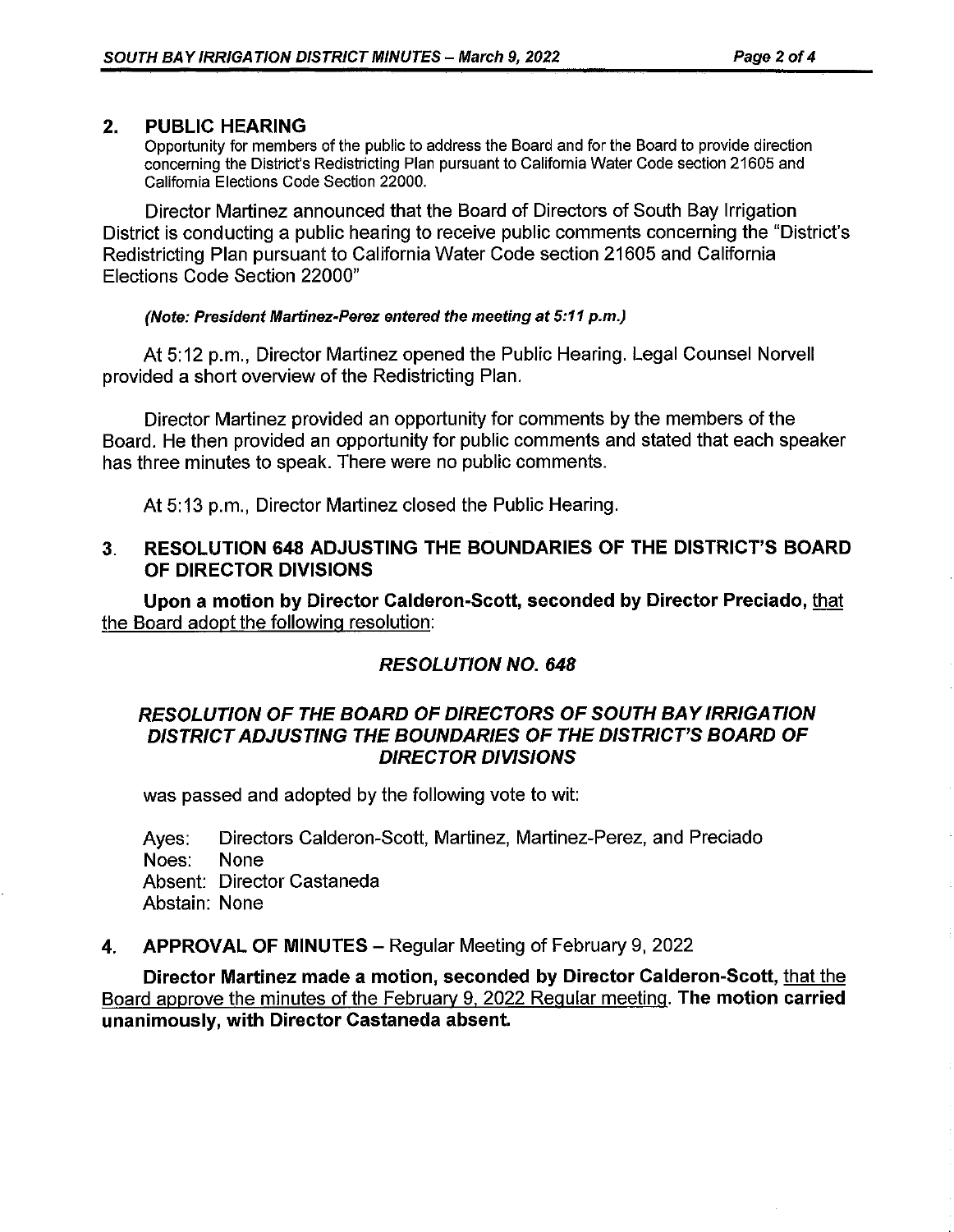## **5. APPROVAL OF DEMANDS AND WARRANTS**

**Director Preciado made a motion, seconded by Director Calderon-Scott,** that the Board approve warrants 11969 through 11975. **The motion carried unanimously, with Director Castaneda absent.** 

## **6. NEW BUSINESS**

A. Findings to Continue Holding Remote/Teleconference Meetings pursuant to Assembly Bill 361

**Director Martinez made a motion, seconded by President Martinez-Perez,** that the Board make the following findings:

- 1) The Governor-declared COVID-19 State of Emergency remains in effect and the Board has reconsidered the circumstances of the COVID-19 State of Emergency;
- 2) State or local officials continue to impose or recommend measures to promote social distancing: and
- 3) For the next thirty (30) days, the meetings of the Board of Directors shall be held pursuant to the provisions of Government Code section 54953/e), allowing legislative body members and members of the public to participate in meetings remotely in accordance with that section. **The motion carried unanimously, with Director Castaneda absent.**
- B. Review of Board Policies and Procedures (Policies 121 through 123 and 201 through 207)

**Director Martinez made a motion, seconded by Director Calderon-Scott,** that the Board approve Board Policies 121 through 123 and 201 through 207 as presented. **The motion carried unanimously, with Director Castaneda absent.** 

C. Association of California Water Agencies (ACWA): Call for Candidate Nominations for the Region 10 Board - Remainder of the 2022-2023 Term

No action was taken by the Board.

D. California Special Districts Association (CSDA) - Call for Nominations: Seat B -Southern Network

No action was taken by the Board.

# **7. APPROVAL OF DIRECTORS' ATTENDANCE AT MEETINGS AND FUTURE AGENDA ITEMS**

There were none.

# **REPORTS AND INFORMATIONAL ITEMS**

# **8. JANUARY 2022 FINANCIAL REPORTS**

The report was provided for information only.